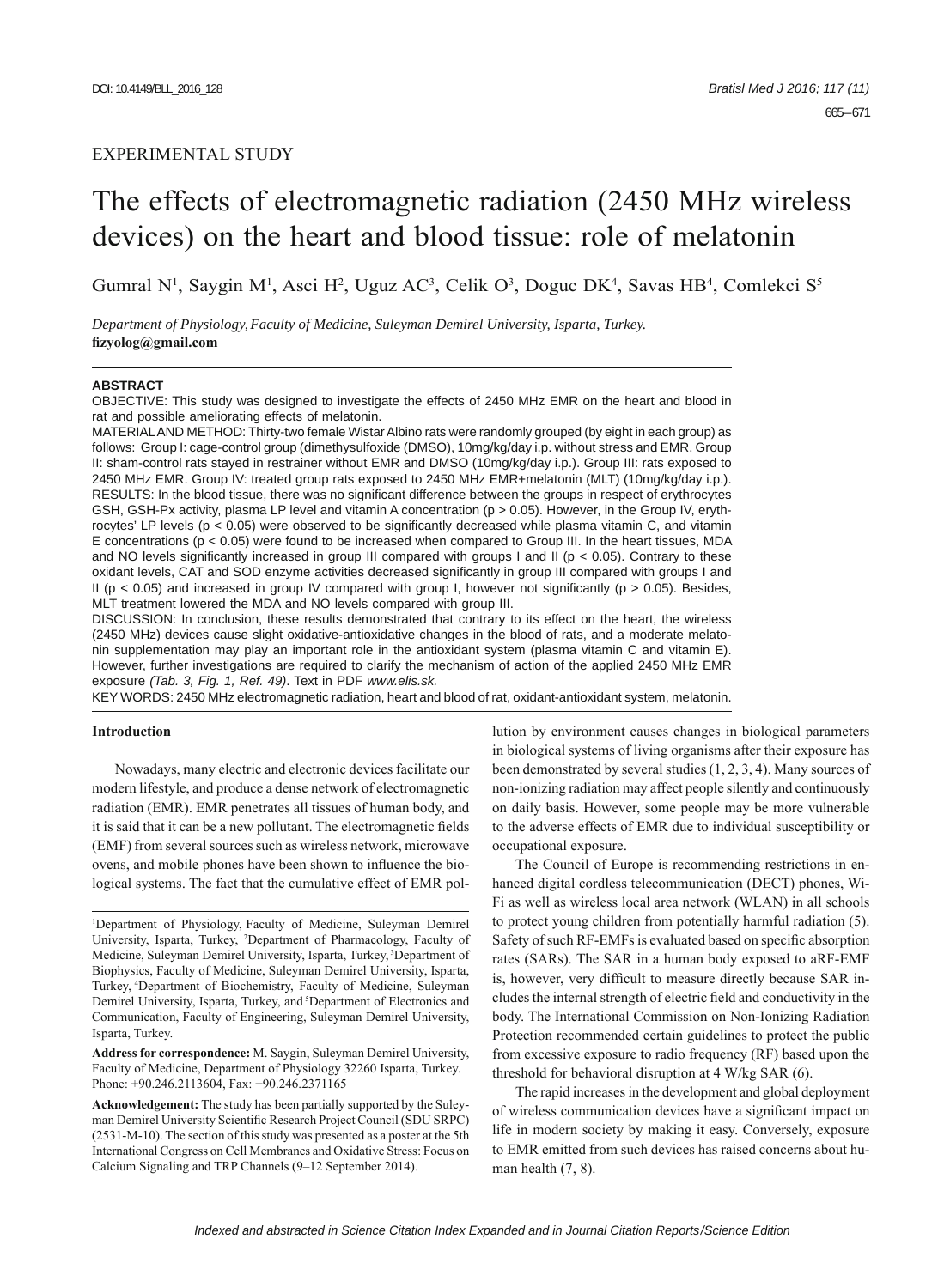## *Bratisl Med J 2016; 117 (11)*

## 665 – 671

Exposure to EMR-related enhanced production of reactive oxygen species (ROS) and EMR could cause an increase in lipid peroxidation (LP) levels and decrease in the activity of antioxidant enzymes and vitamins (A, C, E) which prevent or protect against LP in humans  $(9, 10)$ .

 It is likely that carrying the device close to the chest could affect the heart. The heart functions can be compromised dangerously either directly by the impact of increased oxidative parameters within the myocardium or indirectly by those in the blood (11, 12).

On the contrary, enzymatic antioxidants neutralize the excessive ROS and prevent the cellular structure from damage. By using important active antioxidant ingredients, this damage will decrease significantly.

In mammals, melatonin (MLT) is synthesized by the pineal gland in a circadian rhythm and plays an important role in physiological activities including circadian rhythm regulation as well as visual, reproductive, cerebrovascular, neuroendocrine, and neuroimmunological actions. It is also a potent antioxidant that detoxifies a variety of ROS in many pathophysiological states (13, 14). MLT (N-acetyl-5-methoxytryptamine) is a neurohormone, also referred to as indoleamin. which functions as a potent and powerful endogenous free radical scavenger and antiapoptotic agent (15). In addition, it has been shown that MLT decreases DNA damage (16).

The present study was designed to determine the effects of 2450 MHz exposure on the heart and blood oxidant, antioxidant redox systems, as well as to investigate the role of vitamins and the possible protective effects of MLT on the blood and heart injury induced by EMR.

# **Materials and methods**

## *Animals*

Wistar Albino rats ( $n = 32$ ) used in this study were four months old and weighed  $237 \pm 31$  g. All experimental procedures were approved by Medical Faculty Experimentation Ethics Committee and animals were maintained and used in accordance with the Animal Welfare Act and Guide for the Care and Use of Laboratory Animals prepared by Suleyman Demirel University. The rats were housed individually in stainless-steel cages in a pathogen-free environment in our laboratory at  $+ 22$  °C  $\pm$  4 with light from 08:00 to 20:00 and free access to water, and fed with a commercial diet (Korkuteli Yem Ltd., Antalya, Turkey). Environmental average light intensity was 4000 lux and humidity was  $40 \pm 5$ %.

### *Study groups*

After one-week adaptation process, the animals were randomly divided into four equal groups as follows: cage-control group [dimethylsulfoxide (DMSO) 10 mg/kg/day, intraperitoneal (i.p.), without stress and EMR; Group I], sham-control group [rats stayed in restrainer without exposure to EMR and DMSO (10 mg/ kg/day, i.p.); Group II], EMR group [rats exposed to 2450 MHz EMR 60 min/day for 30 days; Group III], and EMR+MLT [2450 MHz EMR exposed (60 min/day for 30 days;)+MLT (10 mg/kg/ day, i.p.) treated group; Group IV]. The one-hour exposure to irradiation in groups III and IV took place between 9:00 and 12:00 each day. The first dose of MLT administration was performed 24 hours prior to exposure. Groups I and II rats received i.p. injections of DMSO in volume equal to that of MLT used in group IV. MLT was dissolved in a small (100 μl) amount of DMSO and then diluted with physiological saline solution. The MLT dose used in this study was chosen on the basis of our previously published experiment (17, 18).

#### *Chemicals*

All chemicals were of analytical grade, obtained from Sigma-Aldrich Chemical Inc. (St. Louis, MO, USA) and all organic solvents were from Merck Chemical Inc. (Istanbul, Turkey). All solutions, except phosphate buffers, were prepared daily and stored at +4.0 °C. The reagents were allowed to equilibrate at room temperature for at least 30 min before being used for analysis. The phosphate buffers were stable at +4.0 °C for one month.

#### *Exposure system and design*

Details of the exposure system have been described in detail elsewhere (19, 20). However, we reduced the power values to 1 mW/m2 in the experiments as described below. A "SET ELECO" generator from Set Electronic Co, Istanbul (Turkey), provided with a half-wave dipole antenna system, was used to irradiate the cells with a 2450 MHz radio frequency with 217 Hz pulses. The electric field density was set at 11 V/m in order to get a  $0.1$  W/ kg whole-body average SAR. Radiation reflection and exposure were measured with a portable RF survey system (HOLADAY, HI-4417, Minnesota, USA with a standard probe. The EMR dose was calculated from the measured electric field density  $(V/m)$ . SAR values were calculated by using electric properties of tissue sample and measured electric field intensities for every distance in certain frequency. We used eight rats in the exposure system at the same time (Fig. 1).



**Fig. 1. Experimental setup for irradiation of the rats.**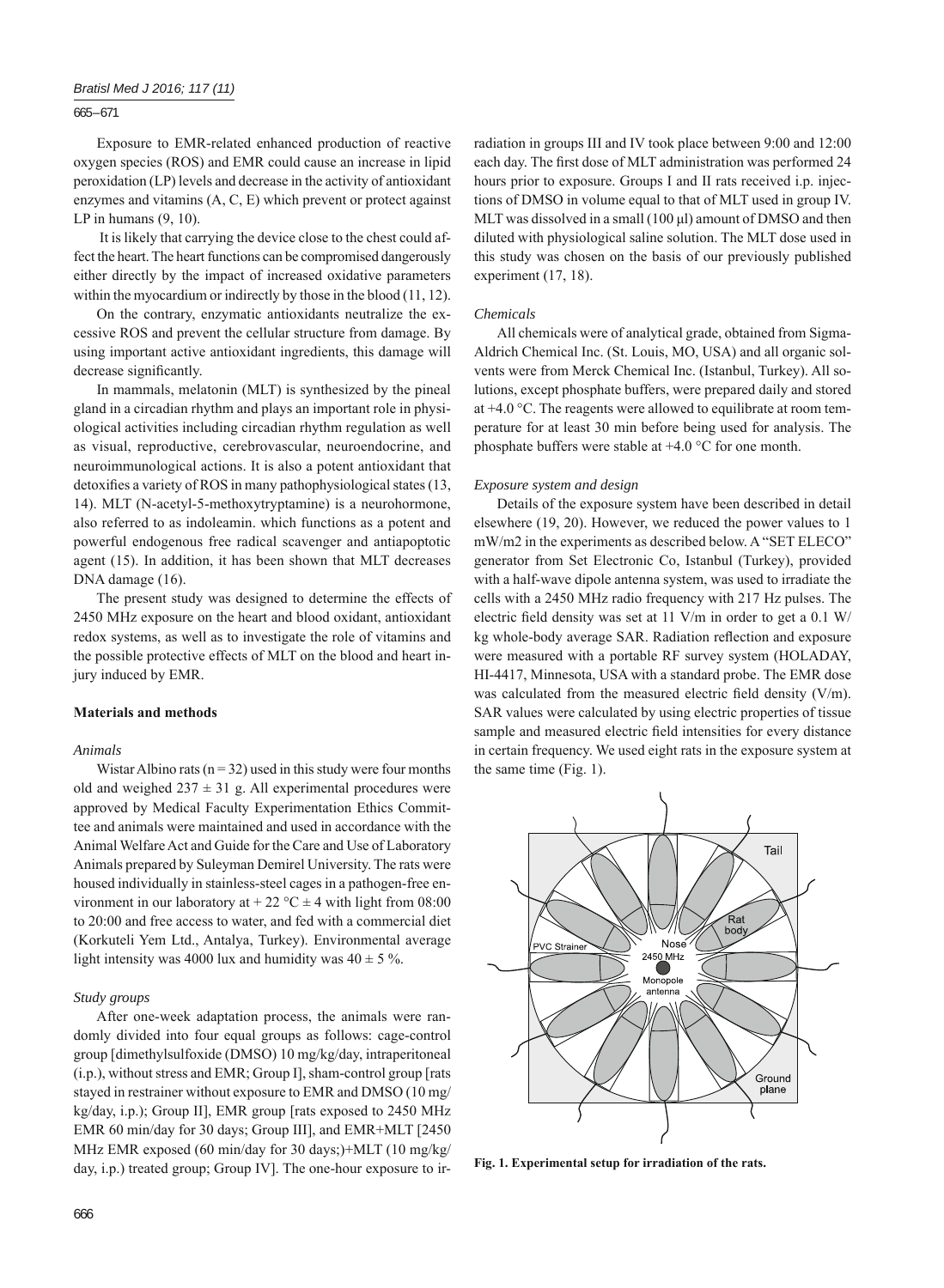This device is organized with a special cylindrical strainer which is appropriate for exposure condition and physical size of one rat (15 cm in length; 5 cm in width). The noses of the rats were positioned in close contact to monopole antenna and the tube was ventilated from head to tail to decrease the stress of the rat while in the tube. The repetition time, frequency, and amplitude of the radio frequency energy spectrum were monitored by a satellite level meter (PROMAX, MC-877C, Barcelona, Spain). The distance between the head of the rat and antenna was calculated to be 1 m. Power rate was arranged as to1mW/m<sup>2</sup>. The whole body average SAR values vary in range of 0.008–4.2 W/kg, representing average SAR value of 19 mW/kg for the whole body, with a value of 10.0 V/mat the closest point in the body. The whole exposure system was kept in a specific isolated room of Experimental Animal Research Center with a shielding effectiveness of 100 dB. By measuring the radio frequency, it was ensured that each of the rest of animals was kept out of contact with the radiation-generating device. The rats of group II were placed in a cylindrical restrainer with the radio frequency source switched off during periods similar to those used for irradiation. The animals from control group I were kept in their cage without any treatment or restraint of any kind and administered with 10 mg/kg/day DMSO.

#### *Anesthesia and blood sampling*

On day 30, the rats were anesthetized with a cocktail of ketamine hydrochloride (HCI) (90 mg/kg) and xylazyne HCI (10 mg/ kg) which was administered i.p. before being sacrificed (17). After the abdominal incision, the blood was placed into ethylene diamine tetraacetic acid (EDTA) tubes and stored away from light. The heart samples were removed quickly and put into 5% phosphate buffer.

## *Preparation of heart and blood samples*

Heart tissues were homogenized in a motor-driven tissue homogenizer (Janke & Kunkel Ultraturrax T-25, Germany) and sonicator (UW–2070 Bandelin Electronic, Germany) with phosphate buffer (pH 7.4). Unbroken cells, cell debris, and nuclei were separated by centrifugation at 10.000 g for 10 min at  $+4$  °C.

The blood was separated into plasma and erythrocytes by centrifugation at  $1,500 \times g$  for 10 min at  $+4$  °C. The erythrocytes were washed three times in cold isotonic saline  $(0.9\%$ , v/w) and then hemolyzed with a nine-fold volume of 50 mM, phosphate buffer with pH 7.4. After addition of 4 mL butylhydroxytoluol per 1 mL of erythrocytes; the hemolysate and plasma samples were stored at –30 °C for not more than 3 months before measurement of enzymatic activity.

## *Determinations of oxidant-antioxidant parameters assays* **Heart assays**

The malondialdehyde (MDA) levels in heart tissues were determined from the homogenate by following the double heating method of Drapper and Hadley (21). The concentration of MDA is expressed as micromoles per gram protein (mmol/mg protein) in the heart. Nitric oxide (NO) activities were determined by CAYMAN Chemical Nitrate/ Nitrite Colorimetric Assay (USA) kits. An auto analyzer (Olympus AU 2700, Melville, NY) and

a spectrophotometry (Shimadzu UV-1601; Shimadzu, Kyoto, Japan) was used to estimate the levels of MDA and NO, the activities of superoxide dismutase (SOD) (22) and catalase (CAT) (23). Both of these antioxidant enzymes were expressed as U/gr. protein. The protein content in the blood and heart homogenate was measured by method of Lowry et al with bovine serum albumin as standard (24).

#### **Blood assays**

LP levels in the plasma were measured with the thiobarbituricacid reaction by the method of Placer et al  $(25)$ . The quantification of thiobarbituric acid reactive substances was determined by comparing the absorption to the standard curve of MDA equivalents generated by acid-catalyzed hydrolysis of 1,1,3,3 tetramethoxypropane.

The erythrocytes LP, glutathione (GSH) levels and glutathione peroxidase (GSH-Px) enzyme activities were analyzed. The GSH content of erythrocytes was measured at 412 nm using the method of Sedlak and Lindsay (26). The samples were precipitated with 50 % trichloracetic acid and then centrifuged at 1.000×g for 5 min. The reaction mixture contained 0.5 mL of supernatant, 2.0 mL of 0.2 M, pH 8.9 Tris–EDTA buffers and 0.1 mL of 0.01 M 5, 5′-dithio-bis-2-nitrobenzoic acid. The solution was kept at room temperature for 5 min and then read at 412 nm on a UV-Vis spectrophotometer. GSH-Px activities of the erythrocytes were measured spectrophotometrically at 37 °C and 412 nm according to the Lawrence and Burk (27). Hemoglobin values were measured by the cynamethemoglobin method of Cannan (28).

#### *Plasma vitamins A, C and E analyses*

Vitamins A (retinol) and E (α-tocopherol) were determined in the plasma samples by a modification of the method described by Desai (29) and Suzuki and Katoh (30). About 250 μL of plasma were saponified by adding  $0.3$  mL  $60$  % (w/v in water) KOH and 2 mL of 1 % (w/v in ethanol) ascorbic acid, followed by heating up to 70 °C for 30 min. After cooling the samples on ice, 2 mL of water and 1 mL of n-hexane were added and mixed with the samples and then put aside for 10 min to allow phase separation. An aliquot of 0.5 mL of n-hexane extract was taken and vitamin A levels were measured at 325 nm. Then reactants were added and the absorbance value of hexane was measured in a spectrophotometer at 535 nm. The calibration was performed using standard solutions of all trans retinol and  $\alpha$ -tocopherol in hexane. The quantification of vitamin C (ascorbic acid) in the plasma was performed according to the method of Jagota and Dani (31). The absorbance of the samples was measured spectrophotometrically at 760 nm.

#### *Statistical analyses*

Variables were presented as frequencies, percentages, mean±standard deviations (Mean±SD). The Kolmogorov– Smirnov test was used to test for normal distribution of continuous variables and Levene test was used to for homogeneity of variance. Data characterized by normal distribution were expressed as mean±SD. Parameters without such distribution were expressed as median with range. The groups were compared by using p non-parametric Kruskal–Wallis test, and Mann–Whitney U test. Biochemical parameters were shown to fit the normal distribution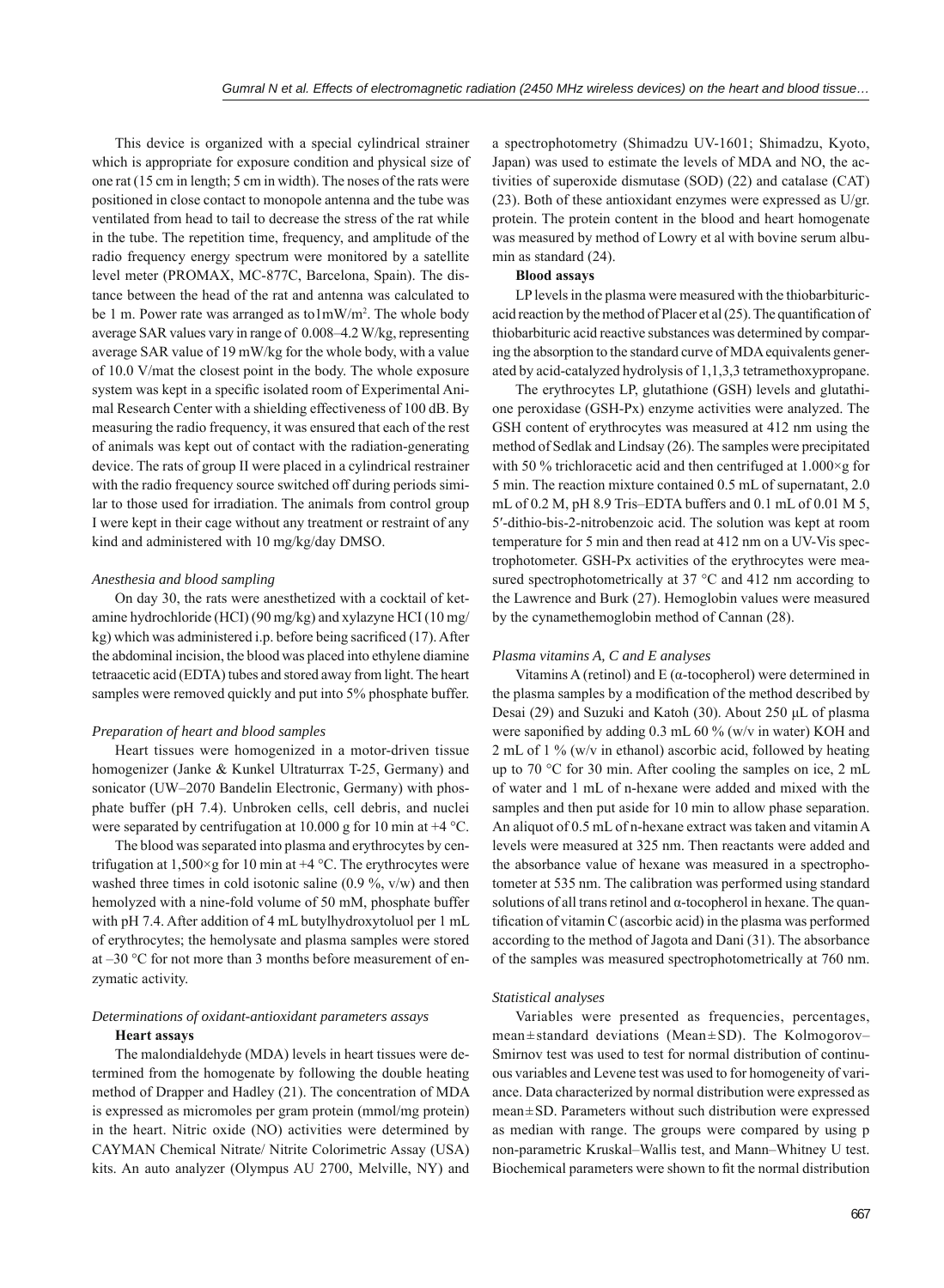$665 - 671$ 

**Tab. 1. The effects of melatonin and 2450 MHz EMR on lipid peroxidation (LP), glutathione (GSH) and glutathione peroxidase (GSH-Px) activity in erythrocytes of rats (mean ± SD).**

| Parameters                                 | Group I<br>$(n=8)$ | Group II<br>$(n=8)$ | Group III<br>$(n=8)$ | Group IV<br>$(n=8)$ |
|--------------------------------------------|--------------------|---------------------|----------------------|---------------------|
| LP<br>$(\mu \text{mol/g protein})$         | $16.71 \pm 0.94$   | $15.95 \pm 1.30$    | $17.30 \pm 0.99$     | $15.81 \pm 1.99^a$  |
| <b>GSH</b><br>$(\mu \text{mol/g protein})$ | $8.34 \pm 1.20$    | $8.35 \pm 1.41$     | $8.55 \pm 0.93$      | $8.45 \pm 1.18$     |
| $GSH-Px$<br>(IU/g protein)                 | $23.58 \pm 1.98$   | $23.16 \pm 3.01$    | $23.19 \pm 1.53$     | $25.27\pm3.65$      |

Values are presented as means±SD. The relationships between groups and results of biochemical markers are assessed by one-way ANOVA,  $a - p \le 0.05$  compared with EMR group (Group III).

**Tab. 2. The effects of melatonin and 2450 MHz EMR on lipid peroxidation (LP) and antioxidant vitamin concentrations in plasma of**  rats (mean  $\pm$  SD).

| Parameters                        | Group I<br>$(n=8)$ | Group II<br>$(n=8)$ | Group III<br>$(n=8)$ | Group IV<br>$(n=8)$           |
|-----------------------------------|--------------------|---------------------|----------------------|-------------------------------|
| LP<br>(mmol/mL)                   | $1.18 \pm 0.12$    | $1.25 \pm 0.14$     | $1.22 \pm 0.23$      | $1.17 \pm 0.07$               |
| Vitamin A<br>(nmo/l)              | $2.02 \pm 0.15$    | $1.94 \pm 0.17$     | $1.98 \pm 0.10$      | $1.99 \pm 0.15$               |
| Vitamin C<br>$(\mu$ mol/l         | 33.36±4.74         | $36.19 \pm 9.57$    | $31.94\pm 6.02$      | $41.16 \pm 7.89$ <sup>a</sup> |
| Vitamin E<br>$(\mu \text{mol/l})$ | $5.00 \pm 0.33$    | $5.01 \pm 0.27$     | $4.81 \pm 0.34$      | $5.23 \pm 0.33$ <sup>a</sup>  |

Values are presented as means±SD. The relationships between groups and results of biochemical markers are assessed by one-way ANOVA.  $a - p \le 0.05$  compared with EMR group (Group III).

and repeated measures, ANOVA and *post hoc* Least Significant Difference (LSD), Bonferroni, and Tukey tests were used to compare groups. Calculations were made using the SPSS 15.0 program pack. The value of  $p < 0.05$  was set as the value for significance.

## **Results**

Animals' weight did not change in the experiment. The difference in the erythrocytes GSH levels, GSH-Px activity, plasma LP levels and vitamin A concentration were not found statistically significant between the groups ( $p > 0.05$ ). Parameter of oxidative stress erythrocytes LP levels were increased in group III but the latter increase was not significant. However, erythrocytes LP levels decreased significantly in the group IV ( $p < 0.05$ ). GSH-Px levels increased in group IV compared with group III, but the latter increase was not significant ( $p > 0.05$ ) (Tab. 1).

Parameters of oxidative stress plasma LP levels were increased in group III compared with group I but the latter increase was not significant. Plasma LP levels decreased in group IV but the decrease was not significant ( $p > 0.05$ ). Plasma vitamin A, C and E concentrations decreased in group III compared with group I, but the latter decrease was not significant ( $p > 0.05$ ). Plasma vitamin C and E concentrations increased significantly in the group IV compared with group III ( $p < 0.05$ ) (Tab. 2).

In heart tissues, MDA levels increased significantly in group III compared with group II and decreased in group IV compared with group III  $(p < 0.05)$ . NO levels increased significantly in group III compared with group I and decreased in group IV compared with group III ( $p < 0.05$ ). Contrary to these oxidant levels, CAT enzyme activity decreased significantly in group III compared with group I  $(p < 0.05)$  but it was increased insignificantly in group IV compared with group  $I(p > 0.05)$ . Other antioxidant enzyme SOD activity decreased significantly in group III and IV compared with group I and II (p < 0.05). Also SOD activities increased in group IV compared with group III but the latter increase was not significant  $(p > 0.05)$  (Tab. 3).

## **Discussion**

The use of wireless internet has rapidly increased due to wide usage of Wi-Fi access points' infrastructure in workplaces, public places, houses, and especially individual computers. The majority of all users of these Wi-Fi access points all around are possibly the young population. As a result of close frequent usage of mobile phones, several abnormalities may be caused by release of EMR in human body as in blood and heart.

EMR can also cause brain damage that leads to a decrease in MLT secretion from pineal gland. This situation induces EMR-related damage and thus the body is vulnerable to it. Kesari et al studied 900-MHz microwave radiation effects on the brain and found an overproduction of ROS and a significant decrease in level of GSH-Px and SOD as observed in the rat brain under mobile phone radiation exposure. In addition, they found a significant decrease in the level of pineal MEL (32). Quin et al, exposed male rats to 1800 MHz EMR in for 32 days (2 h/day), and evaluated MLT and testosterone levels related to circadian rhythm. These rhythms were disturbed after exposure to RF, with the effect being more pronounced on MLT rather than on testosterone. These findings showed that the regulation of testosterone is controlled by MLT, while MLT is more sensitive to RF exposure. This situation explained the MLT decrease after exposure to EMR which caused ROS production in the systems (33).

**Tab. 3. The effects of melatonin and 2450 MHz EMR on malondialdehyde (MDA) and nitric oxide (NO) levels, catalase (CAT) and superoxide dismutase (SOD) activities in cardiac tissues of rats (mean ± SD).**

| Parameters             | Group I            | Group II           | Group III                     | Group IV                 |
|------------------------|--------------------|--------------------|-------------------------------|--------------------------|
|                        | $(n=8)$            | $(n=8)$            | $(n=8)$                       | $(n=8)$                  |
| $MDA$ (micromol/g prt) | $0.118 \pm 0.00$   | $0.112 \pm 1.02$   | $0.138 \pm 0.01b$             | $0.110 \pm 0.01$ °       |
| NO (mikroM/mg protein) | $7.92 \pm 1.87$    | $11.61 \pm 2.19^a$ | 11.86 $\pm$ 0.89 <sup>a</sup> | $7.45 \pm 1.53$ °        |
| $CAT$ (U/g protein)    | $26.07\pm8.17$     | $17.78 \pm 6.16$   | $15.45 \pm 1.54$ <sup>a</sup> | $18.49 \pm 5.41$         |
| $SOD$ (U/g protein)    | $707.41 \pm 56.81$ | $631.64 \pm 90.20$ | $441.89 \pm 119.60^{a,b}$     | $485.05 \pm 65.39^{a,b}$ |

Values are presented as means $\pm$ SD. The relationships between groups and results of biochemical markers are assessed by one-way ANOVA,  $a - p \le 0.05$  compare with control group (Group I),  $b - p < 0.05$  compare with sham group (Group II),  $c - p < 0.05$  compared with EMR group (Group III).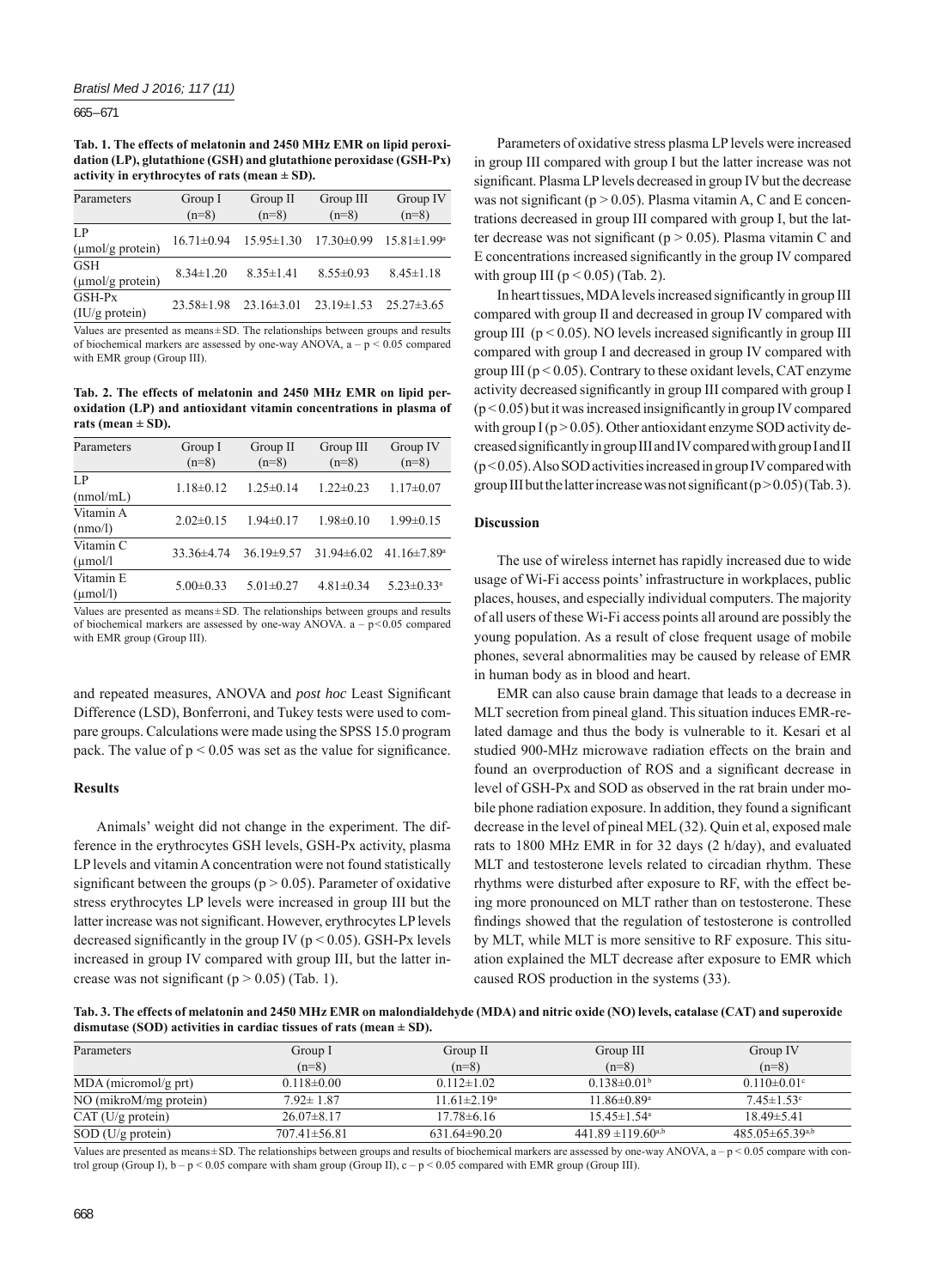In addition, the lack of MLT levels may cause the decline in the antioxidant defense system and induce ROS production-related oxidative stress. Adverse effects of MLT reduction is reversed by external MLT intake. Exogenous intake of MLT has several beneficial effects against oxidative stress inducers especially EMR and other environmental pollutants. MLT promotes antioxidant defense systems, such as vitamins C and E which are the most frequently used antioxidants. Vitamin C is a nonenzymatic antioxidant, able to scavenge several radicals within cells, and plasma, hydroxyl radical inclusive (34). It is possible that vitamins C and E act in a synergistic manner. Vitamin E is primarily oxidized to the tocopheroxyl radical and then reduced back to tocopherol by vitamin C and GSH (35). According to this relationship, MLT may be also used to ameliorate the oxidative stress induced by 2450 MHz EMR. Meral et al exposed guinea pigs to 900 MHz EMR (217-Hz pulse rate, 2-W maximum peak power, SAR 0.95 w/kg) from a cellular phone for 12 h/day (11-h 45-min stand-by and 15-min spiking mode) for 30 days, and evaluated their blood MDA, GSH, vitamin A, D3 and E levels, and CAT enzyme activity. They showed that levels of MDA, vitamins A, D3 and E, and CAT enzyme activity increased, and GSH activity decreased in the blood tissue (36). Elhag et al found out that the exposure to EMR [(15 min day (-1) for four days) (EMR-F) and acute dose of EMR (EMR-A)] produced oxidant and antioxidant status in rats, and resulted in a significant decrease in the levels of vitamin E in EMR-F and EMR-A groups compared with control group (37). Guney et al exposed rats to 900 MHz mobile phone-induced endometrial impairment and investigated the role of vitamins E and C. They showed that vitamins E and C significantly increased the activities of antioxidant enzymes and decreased the powerful production of ROS (38). Naziroglu and Gumral investigated effects of EMR from wireless devices (2450 MHz EMR 60 min/day for 28 days), and evaluated their effect on the brain antioxidant redox system. Researchers found that the values of vitamins E and C concentration in the brain cortex were lower in EMR group compared with controls (39). All findings of these studies related to EMR-caused oxidative damage and production of LP from many tissues were similar to the results in this study. EMR caused LP production in the blood tissue. MLT showed ameliorative effect on this LP production. In line with these studies, we found that vitamin C and E levels were higher in MLT-treated group than in the others. This indicates that by increasing their levels, vitamins protect the blood against EMR exposure-induced oxidative stress by engaging their antioxidant properties.

Erythrocytes are the most common type of blood cell, while approximately 2.4 million new erythrocytes are produced per second in humans (40). The main role of erythrocytes is to transport oxygen to the body tissues via blood flow. Another role of erythrocytes is to promote normal blood flow when vessels are constricted due to shear stress. They release ATP and cause the vessels to relax (41). Recently, it has been demonstrated that similarly to endothelial cells erythrocytes too produce NO (42) and this may also contribute to the regulation of vascular tonus. This physiological function is very important for homeostasis. In a previous study focused on exposure of blood tissue of rats to EMR

and protective effects of selenium and L carnitine, they found that the LP levels in plasma and erythrocytes were significantly higher in EMR group. Erythrocyte reduced GSH activities while erythrocyte GSH-PX activities in EMR group were found to be lower than in EMR+L-carnitine group. The frequency of 2450 MHz induced blood toxicity by inhibiting free radicals supporting antioxidant redox system although selenium has no effect on the investigated values (43). Da Silva et al aimed to assess antioxidant effects of MLT on the sickle cell suspension. They showed that the effect of MLT on LP, and combined antioxidant treatments also on MDA levels were dose-dependent (44). Vijayalaxmi et al studied the effect of 2450 MHz radiofrequency (SAR: 10.9 W/ kg) on four healthy volunteers whose peripheral blood samples were investigated. Samples exposed *in vitro* to an acute dose of 1.5 Gy ionizing gamma-radiation were used as positive controls and treated with MLT. The authors evaluated lymphocytes to determine the extent of genetic damage assessed from the incidence of micronuclei (MN), and showed that MLT had no effect on cells exposed to EMR, but MLT significantly reduced the frequency of MN in gamma-radiation-exposed cells (45). Irmak et al exposed rabbit serum to EMR (900 MHz), and evaluated oxidant and antioxidant levels. They found that compared to the sham group, the serum SOD activity in EMR-exposed animals increased, whereas their NO levels decreased. Researchers suggest that this finding may indicate that EMR disrupts the pathophysiology of blood by increasing levels of oxidative stress (46). All of these findings mentioned above were similar to the results in this study. Erythrocyte LP levels in EMR group of this study increased significantly whereas in the MLT-treated group it significantly decreased. GSH-Px levels in erythrocytes increased in MLT-treated group but this was not significant. It was shown that EMR caused oxidative damage in erythrocytes and MLT was shown to ameliorate the effect of this damage. MLT started to protect erythrocytes from oxidative stress effects of 2450 MHz radiation but more time is needed, or it requires an increased dose of MLT.

Furthermore, frequent exposition to EMR may cause heart problem because the effect is continual. Olgar et al found that EMF of 2.1 GHz does not change the contractility and intracellular Ca2+ transients but decreases β-adrenergic responsiveness through NO signaling in rat ventricular myocytes while EMF exposure led to a significant increase in NO levels in rat heart (47). A study by Zhu et al, showed that an exposition to 2450 MHz for 20 min caused an edema in myocardial cells, malalignment in muscle fibers, obvious injury in cells, and significant increase in expression of Caspase-3 and HSP 70 protein in EMR group (48). Contrariwise, Colak et al investigated effects of EMR (40 min/day/20 days) on the heart rate, blood pressure and ECG parameters and also evaluated exogenous MLT. Results of the study showed that there were no changes among the groups both before and after the experiment, and MLT exhibited no additional effects, i.e. neither beneficial nor hazardous (49). In their study, they did not evaluate the oxidative stress markers of this damage, which reflects the basic mechanism of heart damage. Therefore, the damage may occur silently, but clinically, it cannot become more conspicuous. In this study, the increase in MDA and NO levels, and decrease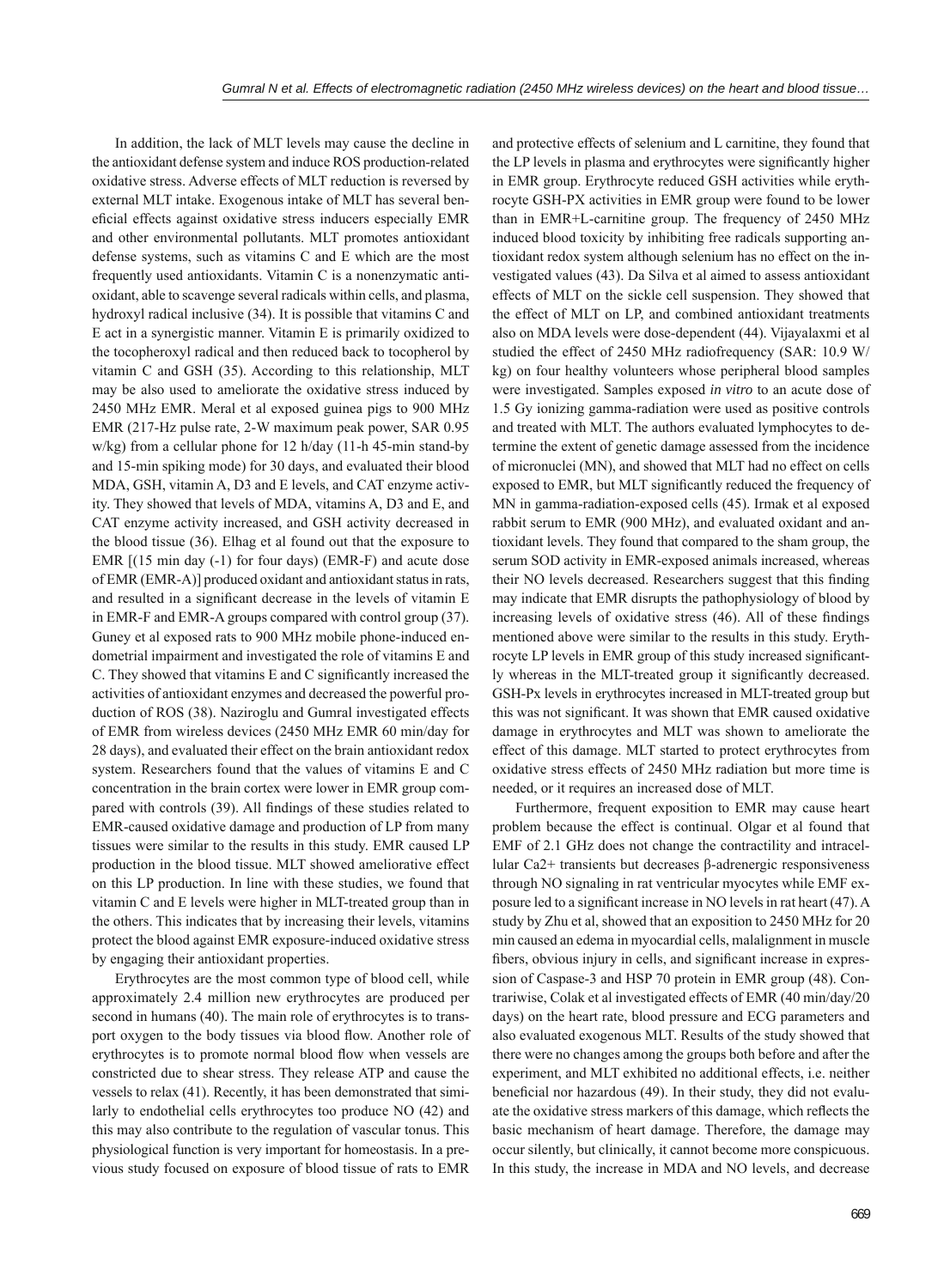$665 - 671$ 

in CAT and SOD enzyme activities showed that oxidative stress occurred in heart tissues of EMR-administered groups. MLT could increase antioxidant enzyme activities slightly by external intake. Increased levels of NO in the sham group can be explained by a study conducted by Chang et al. They found that that DMSO improves the expression of recombinant COX-1 via NOS and/or the transcription factor Kr-h1 (48). Due to this, DMSO could induce NO levels in only EMR-administered group by improving NOS activity as shown in the present study.

In conclusion, studies about EMR-induced heart injuries related to oxidative stress are scarce. All of the results of this study demonstrated that wireless (2450 GHz) devices cause slight oxidative-antioxidative changes in blood and heart of rat while moderate melatonin supplementation may play an important role in the oxidant system (LP in erythrocyte and on heart tissue) and antioxidant system (plasma vitamin C and vitamin E). However, further investigations are required to clarify the mechanism of action induced by exposure to EMR of 2450 MHz.

# **References**

1. Hardell L, Sage C. Biological effects from electromagnetic field exposure and public exposure standards. Biomed Pharmacother 2008; 62: 104–109.

**2. Maoquan L, Yanyan W, Yanwen Z, Zhou Z, Yu Z**. Elevation of plasma corticosterone levels and hippocampal glucocorticoid receptor translocation in rats: a potential mechanism for cognition impairment following chronic low-power-density microwave exposure. J Radiat Res 2008; 49: 163–170.

**3. Saygin M, Asci H, Ozmen O, Cankara FN, Dincoglu D, Ilhan I.** Impact of 2.45 GHz microwave radiation on the testicular inflammatory pathway biomarkers in young rats: The role of gallic acid. Environ Toxicol. 2015; doi: 10.1002/tox.22179.

**4. Almášiová V, Holovská K, Cigánková V, Račeková E, Fabianová K, Martončíková M**. Structural and ultrastructural study of rat testes influenced by electromagnetic radiation. J Toxicol Environ Health A 2014; 77: 747–750.

**5. Watson R.** Radiation fears prompt possible restrictions on Wi-Fi and mobile phone use in schools. Br Med J 2011; 342: d3428.

**6. The International Commission on Non-Ionizing Radiation Protection.** ICNIRP statement on the "guidelines for limiting exposure to timevarying electric, magnetic, and EMF (up to 300 GHz). Health Physics 2009; 97 (3): 257–258.

**7. Van Deventer E, van Rongen E, Saunders R.** WHO research agenda for radiofrequency fields. Bioelectromagnet 2011; 32: 417-421.

**8. Morgan LL, Miller AB, Sasco A, Davis DL.** Mobile phone radiation causes brain tumors and should be classified as a probable humancarcinogen (2A) (Review). Int J Oncol 2015; 46: 1865–1871.

**9. Maaroufi K, Save E, Poucet B, Sakly M, Abdelmelek H, Had-Aissouni L**. Oxidative stress and prevention of the adaptive response to chronic iron overload in the brain of young adult rats exposed to a 150 kilohertz electromagnetic field. Neuroscience 2011; 186: 39-47.

**10. Cho S, Lee Y, Lee S, Choi YJ, Chung HW.** Enhanced cytotoxic and genotoxic effects of gadolinium following ELF-EMF irradiation in human lymphocytes. Drug Chem Toxicol 2014; 37 (4): 440–447.

**11. Kiray A, Tayefi H, Kiray M, Bagriyanik HA, Pekcetin C, Ergur BU, Ozogul C.** The effects of exposure to electromagnetic field on rat myocardium. Toxicol Ind Health 2013; 29 (5): 418–425.

**12. Türedi S, Hanci H, Topal Z, Ünal D, Mercantepe T, Bozkurt İ, Kaya H,**  Odaci E. The effects of prenatal exposure to a 900-MHz electromagnetic field on the 21-day-old male rat heart. Electromagn Biol Med 2015; 34 (4): 390–397.

**13. Ekmekcioglu C**. Melatonin receptors in humans: biological role and clinical relevance. Biomed Pharmacother 2006; 60: 97–108.

**14. Hardeland R.** Melatonin, hormone of darkness and more: occurrence, control mechanisms, actions and bioactive metabolites. Cell Mol Life Sci 2008; 65: 2001–2018.

**15. Yoo, YM, Yim SV, Kim SS, Jang HY, Lea HZ, Hwang GC, Kim JW, Kim SA, Lee HJ, Kim CJ et al.** Melatonin suppresses NO-induced apoptosis via induction of Bcl-2 expression in PGT-beta immortalized pineal cells. J Pineal Res 2002; 33: 146–150.

**16. Piechota A, Goraca A.** The comparison of alpha-lipoic acid, melatonin, vitamin C and trolox effectiveness in decreasing DNA stand brakes and increasing plasma antioxidant power. Pol Merkur Lekarski 2009; 27: 19–21.

**17. Köylü H, Mollaoglu H, Ozguner F, Naziroglu M, Delibas N**. Melatonin modulates 900 MHz microwave-induced lipid peroxidation changes in rat brain. Toxicol Ind Health 2006; 22: 211–216.

**18. Naziroğlu M, Çelik Ö, Özgül C, Çiğ B, Doğan S, Bal R, Gümral N, Rodríguez AB, Pariente JA.** Melatonin modulates wireless (2.45 GHz)-induced oxidative injury through TRPM2 and voltage gated Ca (2+) channels in brain and dorsal root ganglion in rat. Physiol Behav 2012; 105: 683–692.

**19. Saygin M, Caliskan S, Karahan N, Koyu A, Gumral N, Uguz A.**  Testicular apoptosis and histopathological changes induced by a 2.45 GHz electromagnetic field. Toxicol Ind Health 2011; 27: 455-446.

**20. Faraone A, Luengas W, Chebrolu S, Ballen M, Bit-Babik G, Gessner AV, Kanda MY, Babij T, Swicord ML, Chou CK.** Radiofrequency dosimetry for the Ferris-wheel mouse exposure system. Radiat Res 2006; 165 (1): 105–112.

**21. Drapper HH, Hadley M**. Malondialdehyde determination as index of lipid peroxidation. Methods Enzymol 1990; 186: 421–431.

**22. Woolliams JA, Wiener G, Anderson PH, McMurray CH.** Variation in the activities of glutathione peroxidase and superoxide dismutase and in the concentration of copper in the blood various breed crosses of sheep. Res Vet Sci 1983; 34: 69–77.

**23. Aebi H.** Catalase in vitro. Methods Enzymol 1984; 105: 121–126.

**24. Lowry OH, Rosebrough NJ, Farr AL, Randall RJ**. Protein measurement with the Folin-Phenol reagent. J Biol Chem 1951; 193: 265–275.

**25. Placer ZA, Cushman L, Johnson BC.** Estimation of products of lipid peroxidation (malonyl dialdehyde) in biological fluids. Anal Biochem 1966; 16: 359–364.

**26. Sedlak J, Lindsay RHC.** Estimation of total, protein bound and nonprotein sulfhydryl groups in tissue with Ellmann' s reagent. Anal Biochem 1968; 25: 192–205.

**27. Lawrence RA, Burk RF.** Glutathione peroxidase activity in seleniumdeficient rat liver. Biochem Biophys Res Com 1976; 71: 952–958.

28. Cannan RK. Proposal for a certified standard for use in hemoglobinometry; second and final report. Clin Chem 1958; 4: 246-251.

**29. Desai ID.** Vitamin E analysis methods for animal tissues. Methods Enzymol 1984; 105: 138–147.